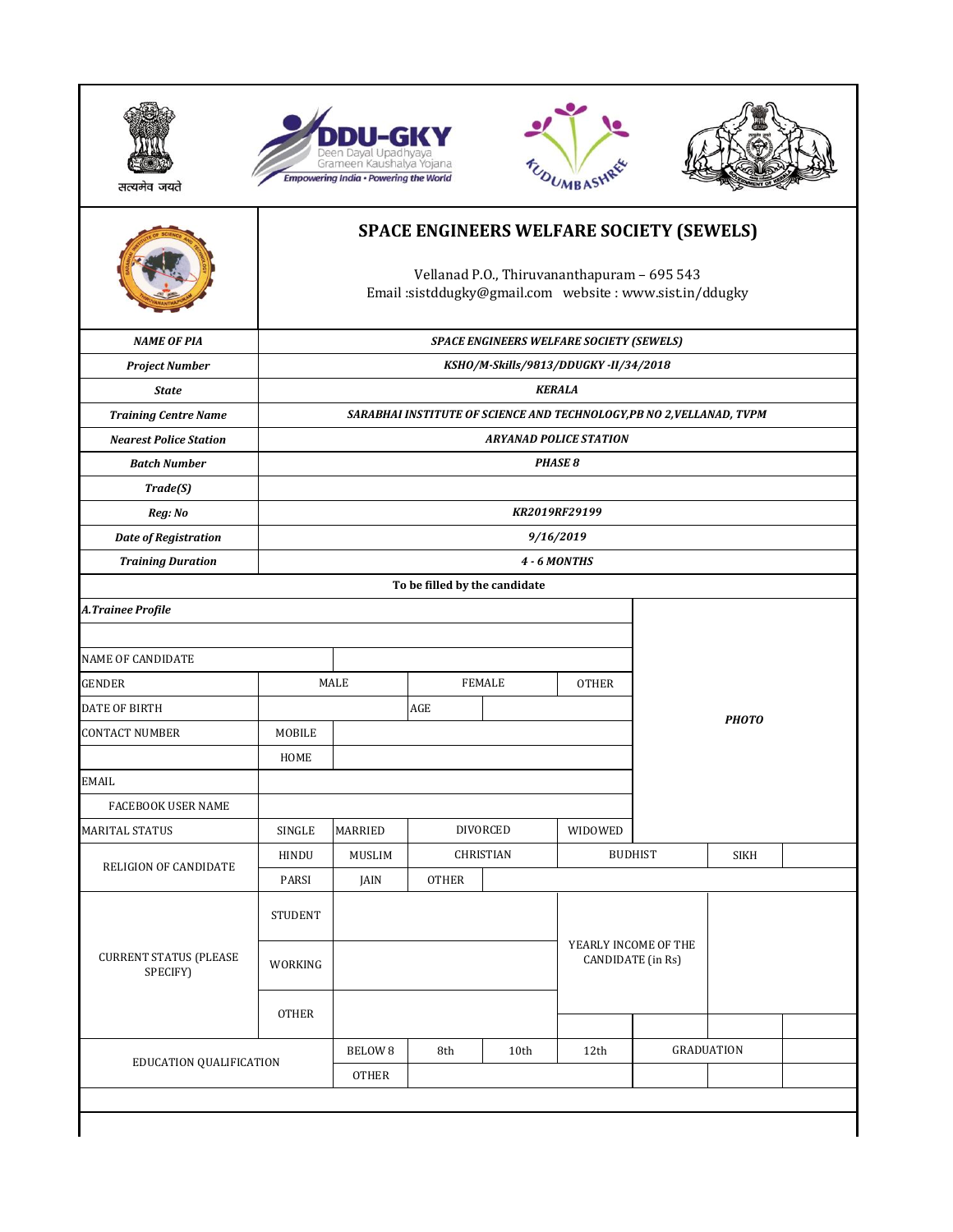| University/Board of highest qualification                                     |                                    |      |                |                                | Passing year<br>Percentage/grade          |       |                      |  |
|-------------------------------------------------------------------------------|------------------------------------|------|----------------|--------------------------------|-------------------------------------------|-------|----------------------|--|
|                                                                               |                                    |      |                |                                |                                           |       |                      |  |
| <b>Technical qualification</b>                                                |                                    | ITI  | Other          |                                | Other, Please specify                     |       |                      |  |
| Previously undergone skill training                                           |                                    | Yes  | N <sub>o</sub> |                                | If yes, Please specify name<br>of program |       |                      |  |
| Work experience                                                               |                                    | Yes  | No             |                                | If yes, Please specify<br>number of Years |       |                      |  |
| <b>Type of work</b>                                                           |                                    |      |                |                                | <b>Location of work</b>                   |       |                      |  |
| <b>Aadhar Number</b>                                                          |                                    |      |                |                                | <b>Enrolment No(EID)</b>                  |       |                      |  |
|                                                                               |                                    |      |                | RSBY Card Number <sup>53</sup> |                                           |       |                      |  |
| <b>Job Card Number/ NREGA</b>                                                 |                                    |      |                |                                | <b>BPL Ration Card No</b>                 |       |                      |  |
| Antyodaya Anna Yogana Ration Card Number                                      |                                    |      |                |                                | <b>Driving</b><br>License                 |       | Two Wheeler          |  |
|                                                                               |                                    |      |                | <b>Number</b>                  |                                           |       | LMV                  |  |
| Own a Bank account                                                            |                                    | Yes  | No             |                                | <b>Name of Bank</b>                       |       |                      |  |
|                                                                               | Do you have any insurance coverage |      | N <sub>0</sub> |                                | If yes, please specify                    |       | PMJJBY <sup>55</sup> |  |
|                                                                               |                                    | Yes  |                |                                |                                           |       |                      |  |
| Category                                                                      |                                    | SC.  | <b>ST</b>      |                                | Native language                           |       |                      |  |
|                                                                               | Native                             | Read |                | Write                          |                                           | Speak |                      |  |
| Language known (basic, medium,                                                | Hindi                              | Read |                | Write                          |                                           | Speak |                      |  |
| good, excellent)                                                              | English                            | Read |                | Write                          |                                           | Speak |                      |  |
|                                                                               | Other:                             | Read |                | Write                          |                                           | Speak |                      |  |
| PWD type, please specify if applicable                                        |                                    |      |                |                                | Chronic disease if any,<br>please specify |       | Epilepsy             |  |
|                                                                               |                                    |      |                |                                |                                           |       |                      |  |
|                                                                               |                                    |      |                |                                |                                           |       |                      |  |
|                                                                               |                                    |      |                |                                |                                           |       |                      |  |
| $53$ Or alternative records used by RSBY, as notified by the state government |                                    |      |                |                                |                                           |       |                      |  |
| <sup>54</sup> Pradhan Mantri Suraksha Bima Yogana                             |                                    |      |                |                                |                                           |       |                      |  |
| Pradhan Mantri Jeevan Jyoti Bima Yogana                                       |                                    |      |                |                                |                                           |       |                      |  |
|                                                                               |                                    |      |                |                                |                                           |       |                      |  |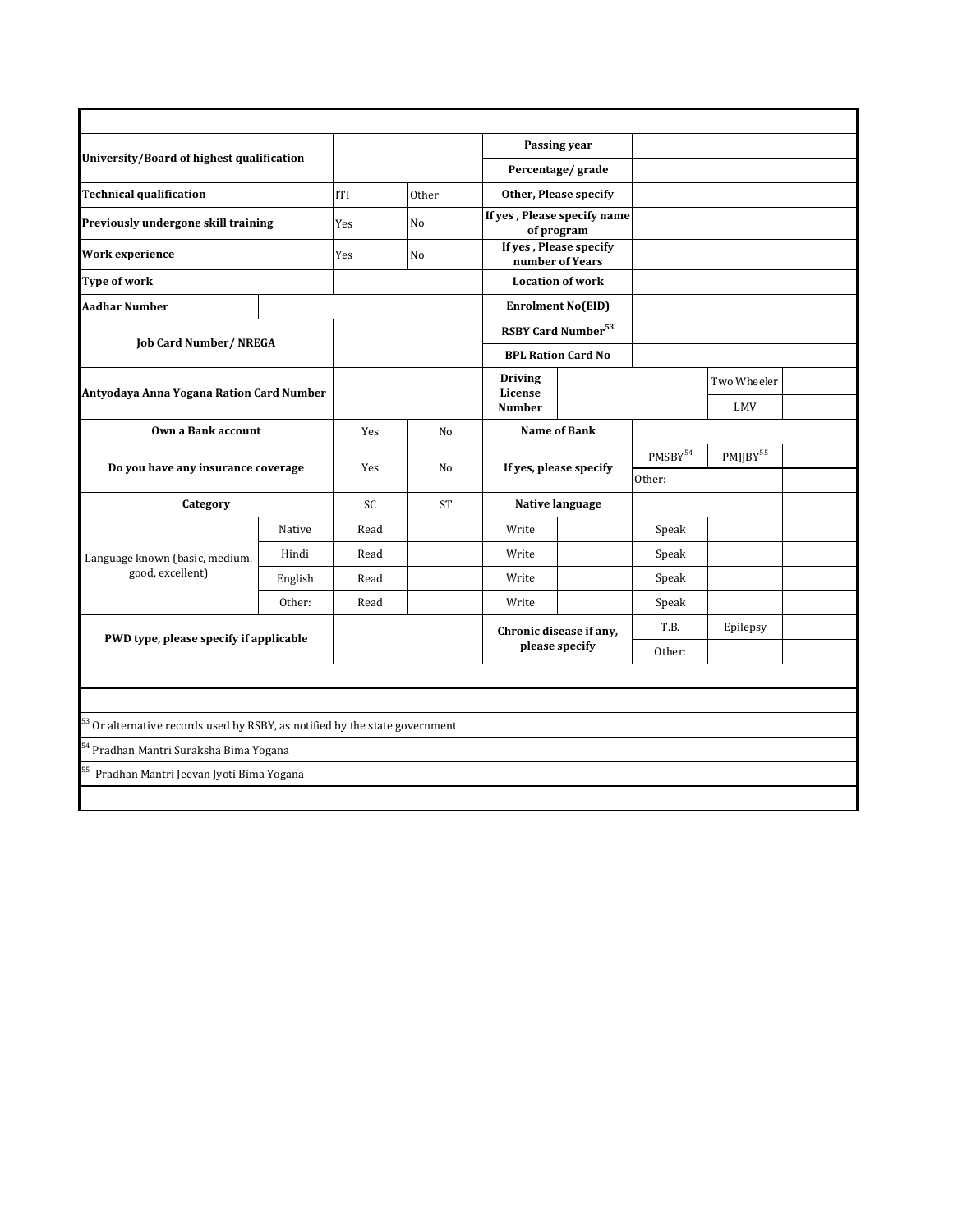| <b>Name of Head of Family</b>                                     |                                       |                 | <b>Marital Status of Head of</b><br>Family |                                               |                               | Single                           | Married                          |                                           |
|-------------------------------------------------------------------|---------------------------------------|-----------------|--------------------------------------------|-----------------------------------------------|-------------------------------|----------------------------------|----------------------------------|-------------------------------------------|
|                                                                   |                                       |                 |                                            |                                               |                               | Widowed                          | Divorced                         |                                           |
| Occupation of the Head of the<br>Family                           | Farmer                                |                 | Labourer                                   | Other, Please specify                         |                               |                                  |                                  |                                           |
| Number of Members in the Family                                   |                                       |                 |                                            |                                               | outside village               | Number of family members working |                                  |                                           |
| Is any family member of<br>candidate an SHG member? <sup>56</sup> | Yes                                   |                 | No                                         |                                               | Name of SHG                   |                                  |                                  |                                           |
|                                                                   | Monthly Income of the family (in Rs.) |                 |                                            | Monthly expenses of the family in<br>(in Rs.) |                               |                                  |                                  |                                           |
| Total land owned by the family (in acres)                         |                                       |                 |                                            |                                               | Agricultural land (in acres)  |                                  |                                  |                                           |
| Name of family member                                             | Relation                              | Phone<br>number | Age                                        | M/F                                           | Highest level<br>of education | Occupation                       | Monthly<br>income (in<br>$Rs.$ ) | Enrolled in<br>NREGS or<br>skill training |
|                                                                   | Father                                |                 |                                            | M                                             |                               |                                  |                                  |                                           |
|                                                                   | Mother                                |                 |                                            | F                                             |                               |                                  |                                  |                                           |
|                                                                   |                                       |                 |                                            |                                               |                               |                                  |                                  |                                           |
|                                                                   |                                       |                 |                                            |                                               |                               |                                  |                                  |                                           |
|                                                                   |                                       |                 |                                            |                                               |                               |                                  |                                  |                                           |
|                                                                   |                                       |                 |                                            |                                               |                               |                                  |                                  |                                           |
|                                                                   |                                       |                 |                                            |                                               |                               |                                  |                                  |                                           |
|                                                                   |                                       |                 |                                            |                                               |                               |                                  |                                  |                                           |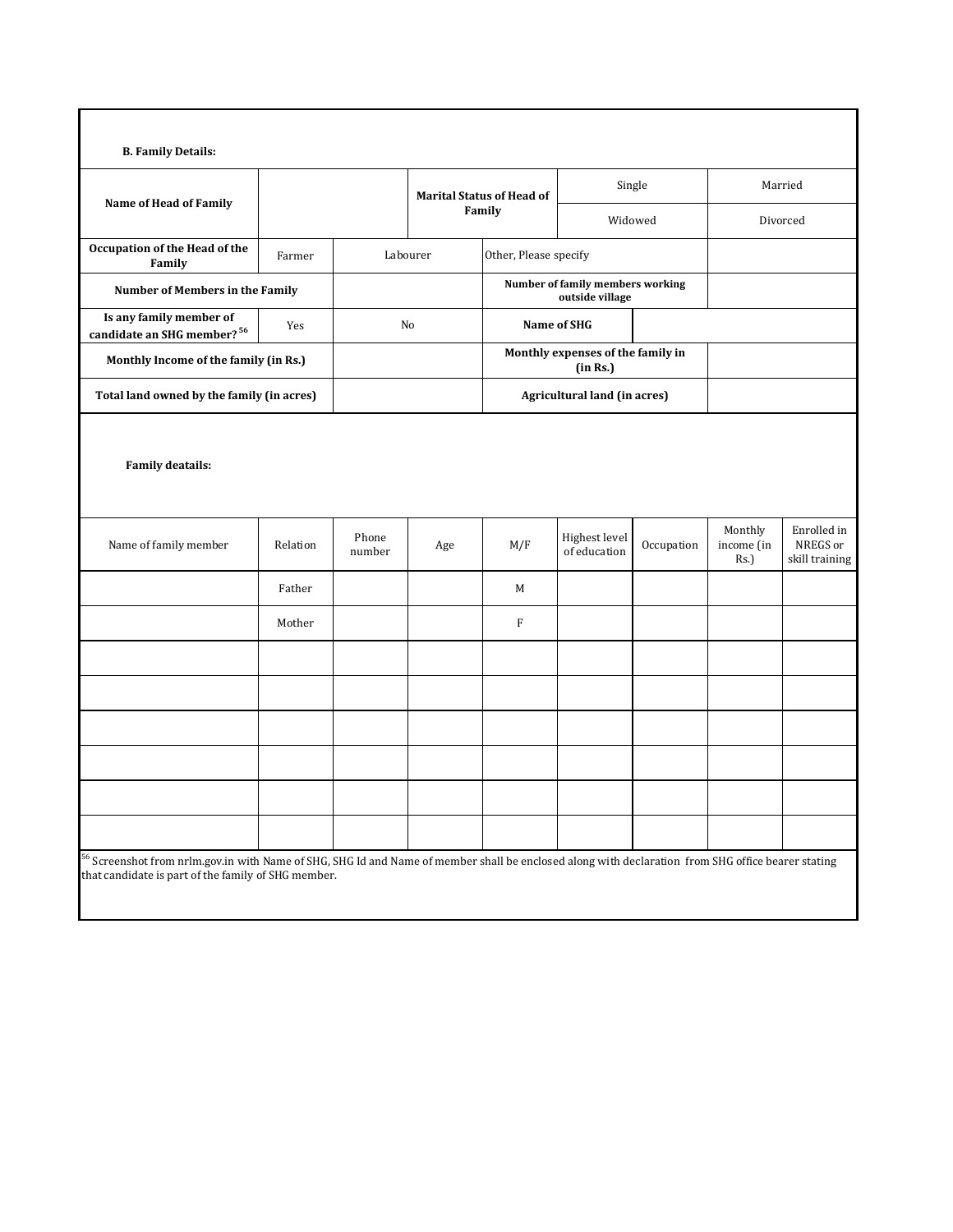| C. Resident details:                                    |                  |    |                                 |                       |    |  |  |  |  |
|---------------------------------------------------------|------------------|----|---------------------------------|-----------------------|----|--|--|--|--|
|                                                         | House Number     |    |                                 |                       |    |  |  |  |  |
|                                                         | Street:          |    |                                 | Near Landmark:        |    |  |  |  |  |
|                                                         | Village          |    |                                 | Block                 |    |  |  |  |  |
| <b>Present Address</b>                                  | Post Office:     |    |                                 | <b>Police Station</b> |    |  |  |  |  |
|                                                         | Gram Panchayat   |    |                                 | District:             |    |  |  |  |  |
|                                                         | State:           |    |                                 | Pincode:              |    |  |  |  |  |
|                                                         | House Number     |    |                                 |                       |    |  |  |  |  |
|                                                         | Street:          |    |                                 | Near Landmark:        |    |  |  |  |  |
| <b>Permanent Address (if different</b>                  | Village          |    |                                 | <b>Block</b>          |    |  |  |  |  |
| from above)                                             | Post Office:     |    |                                 | <b>Police Station</b> |    |  |  |  |  |
|                                                         | Gram Panchayat   |    |                                 | District:             |    |  |  |  |  |
|                                                         | State:           |    |                                 | Pincode:              |    |  |  |  |  |
| Own house                                               | Yes              | No | <b>Electricity availability</b> | Yes                   | No |  |  |  |  |
| Number of living rooms in<br>house                      |                  |    | Number of vehicles in<br>house  |                       |    |  |  |  |  |
|                                                         | Biogas           |    | Coal                            | <b>Electric Stove</b> |    |  |  |  |  |
| Type of cooking material used<br>(check all applicable) | Wood             |    | Kerosene                        | LPG                   |    |  |  |  |  |
|                                                         | Smokeless Chulha |    | Cow Dung                        | Other:                |    |  |  |  |  |
|                                                         |                  |    |                                 |                       |    |  |  |  |  |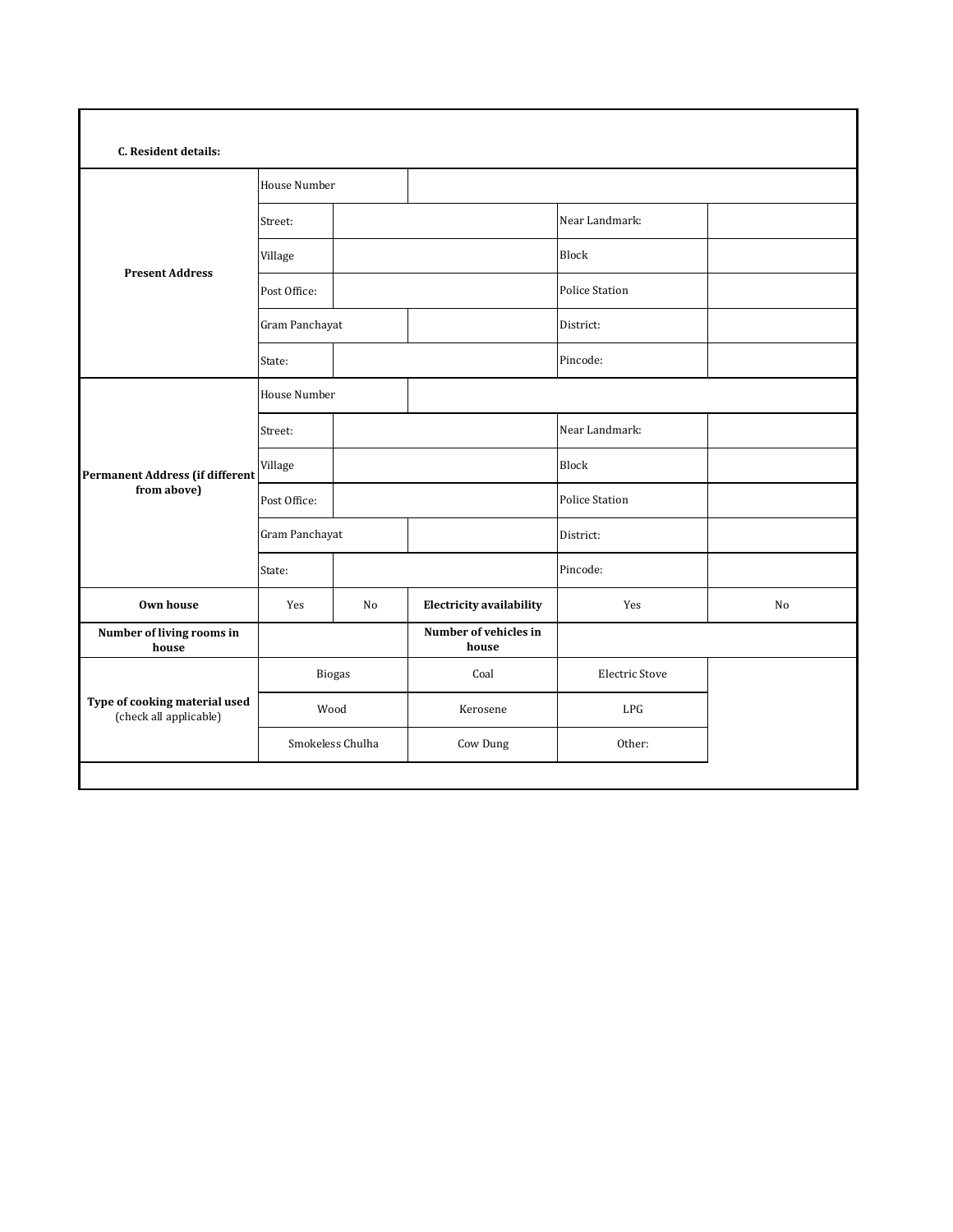| D. Candidate interests and preferences                                                |                                 |     |                                     |                                                        |                                                                                 |  |  |
|---------------------------------------------------------------------------------------|---------------------------------|-----|-------------------------------------|--------------------------------------------------------|---------------------------------------------------------------------------------|--|--|
| Trades you are interested in                                                          |                                 |     |                                     | 2                                                      | N.A. (I am open to any trade)                                                   |  |  |
| Preferred duration of training                                                        |                                 |     |                                     | Salary expectation after<br>training:                  |                                                                                 |  |  |
| Have you met any alumni from the No<br>training program                               | Yes                             |     |                                     | If yes, please specify how<br>many:                    |                                                                                 |  |  |
| Have you met any employers                                                            | N <sub>o</sub><br>Yes           |     | If yes, please specify how<br>many: |                                                        |                                                                                 |  |  |
| Is any of your family or friends<br>planning to join the training<br>program with you | No                              | Yes |                                     | If yes, please specify how<br>many:                    |                                                                                 |  |  |
| Are you willing to migrate for<br>training                                            | N <sub>o</sub>                  |     |                                     | the state                                              | Yes, willing to migrate within Yes, willing to migrate anywhere for<br>training |  |  |
| Are you willing to migrate for<br>work                                                | No                              |     |                                     | Yes, willing to migrate within<br>the state            | Yes, willing to migrate anywhere for work                                       |  |  |
| What motivates you to join the<br>training                                            | Job                             |     |                                     | Certification                                          | Other, Please specify                                                           |  |  |
| Plan to continue studies after<br>training                                            | Yes                             |     |                                     | N <sub>o</sub>                                         | Uncertain                                                                       |  |  |
| How did you hear about this                                                           | Gram Panchayat                  |     |                                     | Training Centre representative (Specify Name if known) |                                                                                 |  |  |
| training                                                                              | <b>FAMILY</b><br><b>FRIENDS</b> |     |                                     | <b>NEWSPAPER</b>                                       | Other, please specify                                                           |  |  |
|                                                                                       |                                 |     |                                     |                                                        |                                                                                 |  |  |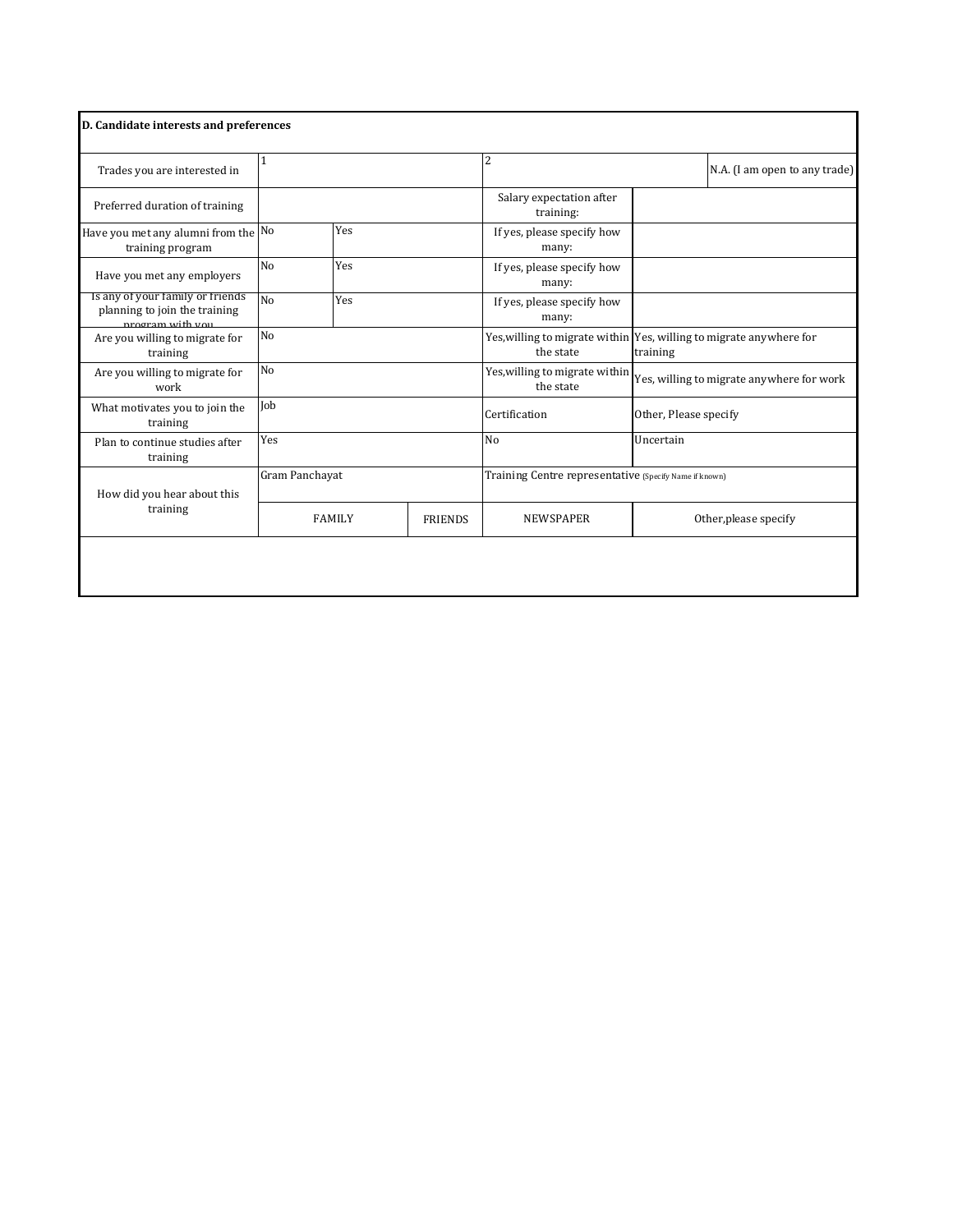| Declaration:                                                                                                                                                                                                                        |             |                                                                                                                                                                                                    |
|-------------------------------------------------------------------------------------------------------------------------------------------------------------------------------------------------------------------------------------|-------------|----------------------------------------------------------------------------------------------------------------------------------------------------------------------------------------------------|
|                                                                                                                                                                                                                                     |             |                                                                                                                                                                                                    |
| knowledge & belief. If selected for training, I hereby undertake:<br>a. To attend and participate in all the sessions/classes of the aforesaid training program diligently<br>c. To successfully complete the training program; and | S/O/W/O/D/O | hereby declare that the information provided above is true to the best of my<br>.b. To maintain discipline and follow the instructions of the trainer, while undergoing the said training program; |
| I understand that I will be deemed ineligible for assessment and certification unless, I fulfill the                                                                                                                                |             |                                                                                                                                                                                                    |
| above criteria and meet the assessment standards.                                                                                                                                                                                   |             |                                                                                                                                                                                                    |
|                                                                                                                                                                                                                                     |             |                                                                                                                                                                                                    |
|                                                                                                                                                                                                                                     |             | <b>Signature of candidate</b>                                                                                                                                                                      |
| The following documents are attached:                                                                                                                                                                                               |             |                                                                                                                                                                                                    |
| i. 2 photos                                                                                                                                                                                                                         |             |                                                                                                                                                                                                    |
| Photo Identity Proof<br>ii.                                                                                                                                                                                                         |             |                                                                                                                                                                                                    |
|                                                                                                                                                                                                                                     |             | iii. Document as proof of identity (Adharcard/Voter ID/Driving Liscence or any other ID card issued by Govt. of India)                                                                             |
| iv. Document as proof of domicile (Ration card or any other)                                                                                                                                                                        |             |                                                                                                                                                                                                    |
|                                                                                                                                                                                                                                     |             | v. BPL Card or Certification by Panchayat Authority/Job Card (MNREGA)/RSBY Card/Antyodaya Anna Yogana Ration Card/SHG Certificate                                                                  |
| / PIP list approved by Gram Sabha.                                                                                                                                                                                                  |             |                                                                                                                                                                                                    |
| vi. Proof of SC/ST/OBC/Minority/PWD/If applicable.(PWD-self declaration can be accepted)                                                                                                                                            |             |                                                                                                                                                                                                    |
| Proof of Educational Qualification(Copy of educational certificates, self attested)<br>vii.                                                                                                                                         |             |                                                                                                                                                                                                    |
|                                                                                                                                                                                                                                     |             |                                                                                                                                                                                                    |
|                                                                                                                                                                                                                                     |             |                                                                                                                                                                                                    |
|                                                                                                                                                                                                                                     |             |                                                                                                                                                                                                    |
|                                                                                                                                                                                                                                     |             | <b>Signature of Applicant</b>                                                                                                                                                                      |
|                                                                                                                                                                                                                                     |             |                                                                                                                                                                                                    |
|                                                                                                                                                                                                                                     |             |                                                                                                                                                                                                    |
| <b>Bank account tracking</b>                                                                                                                                                                                                        |             |                                                                                                                                                                                                    |
|                                                                                                                                                                                                                                     |             |                                                                                                                                                                                                    |
|                                                                                                                                                                                                                                     |             | Son/Daughter/Wife of ______________hereby allow Ministry of Rural Development to view my bank transactions, in order to                                                                            |
|                                                                                                                                                                                                                                     |             | track timely receipt of my salary and benefits that I receive in my bank account, for a period of 18 months.                                                                                       |
| Bank account number:                                                                                                                                                                                                                |             |                                                                                                                                                                                                    |
| Name of Bank:                                                                                                                                                                                                                       |             |                                                                                                                                                                                                    |
| Branch Name:                                                                                                                                                                                                                        |             |                                                                                                                                                                                                    |
| District:                                                                                                                                                                                                                           |             |                                                                                                                                                                                                    |
| IFSC Code:                                                                                                                                                                                                                          |             |                                                                                                                                                                                                    |
|                                                                                                                                                                                                                                     |             |                                                                                                                                                                                                    |
| Date                                                                                                                                                                                                                                |             | <b>Signature of the Candidate</b>                                                                                                                                                                  |
|                                                                                                                                                                                                                                     |             |                                                                                                                                                                                                    |